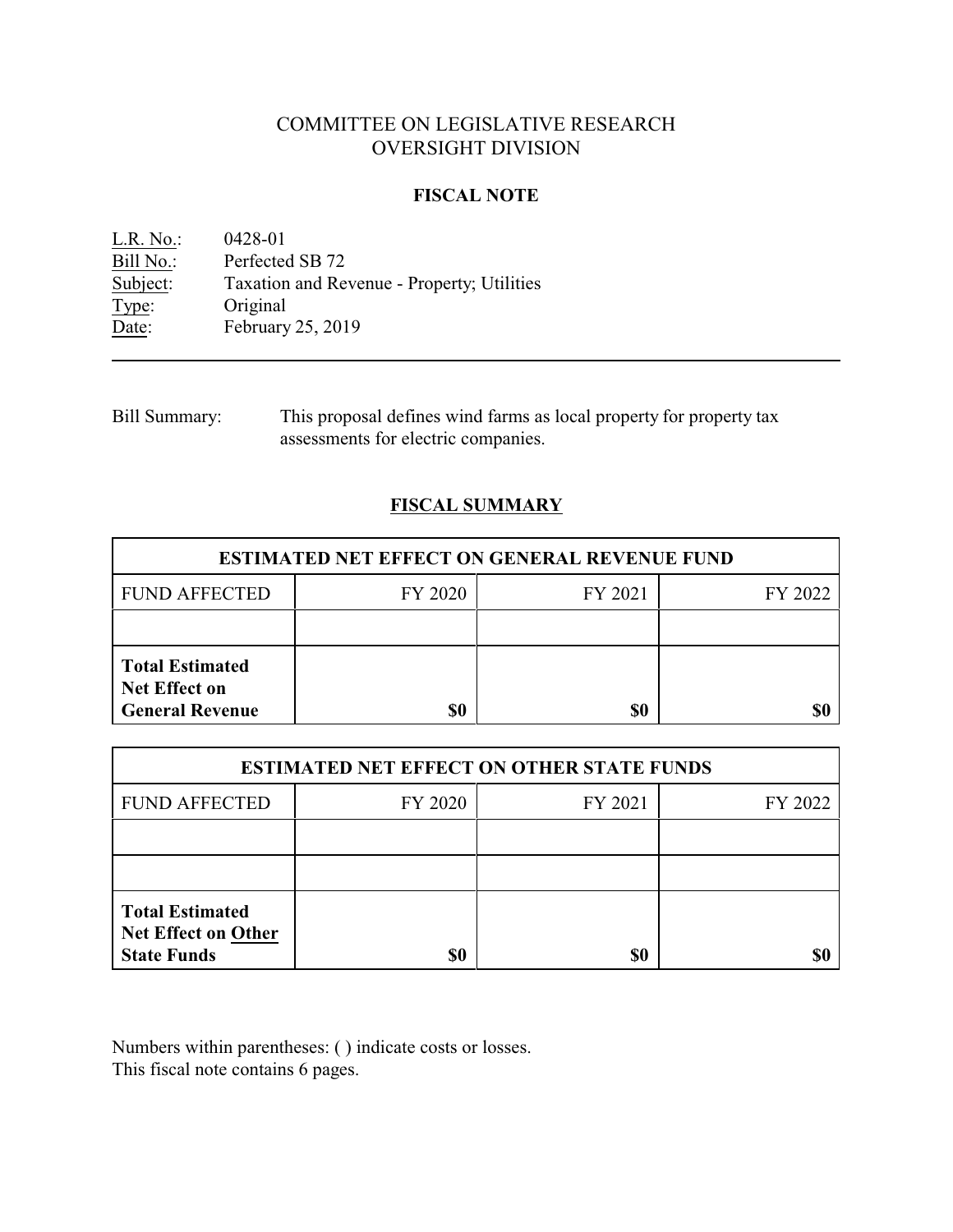L.R. No. 0428-01 Bill No. Perfected SB 72 Page 2 of 6 February 25, 2019

| <b>ESTIMATED NET EFFECT ON FEDERAL FUNDS</b>                        |         |         |         |  |
|---------------------------------------------------------------------|---------|---------|---------|--|
| <b>FUND AFFECTED</b>                                                | FY 2020 | FY 2021 | FY 2022 |  |
|                                                                     |         |         |         |  |
|                                                                     |         |         |         |  |
| <b>Total Estimated</b><br>Net Effect on All<br><b>Federal Funds</b> | \$0     | \$0     |         |  |

| <b>ESTIMATED NET EFFECT ON FULL TIME EQUIVALENT (FTE)</b>    |         |         |         |  |
|--------------------------------------------------------------|---------|---------|---------|--|
| <b>FUND AFFECTED</b>                                         | FY 2020 | FY 2021 | FY 2022 |  |
|                                                              |         |         |         |  |
|                                                              |         |         |         |  |
| <b>Total Estimated</b><br><b>Net Effect on</b><br><b>FTE</b> |         |         |         |  |

 $\Box$  Estimated Net Effect (expenditures or reduced revenues) expected to exceed \$100,000 in any of the three fiscal years after implementation of the act.

| <b>ESTIMATED NET EFFECT ON LOCAL FUNDS</b> |         |         |         |
|--------------------------------------------|---------|---------|---------|
| FUND AFFECTED                              | FY 2020 | FY 2021 | FY 2022 |
| Local Government*                          | \$0     | \$0     |         |

\* Property tax assessment changes net to zero.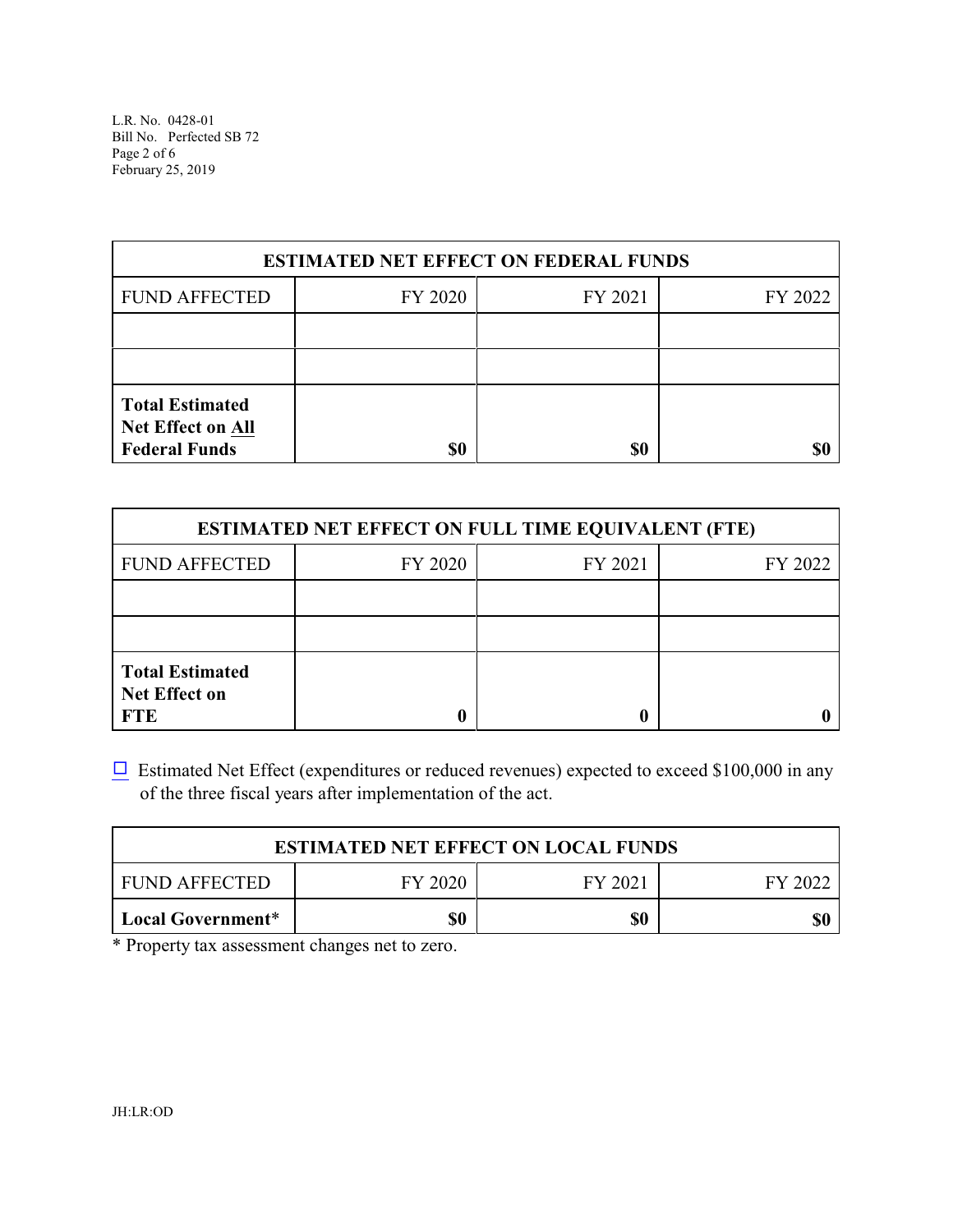L.R. No. 0428-01 Bill No. Perfected SB 72 Page 3 of 6 February 25, 2019

# **FISCAL ANALYSIS**

# ASSUMPTION

Officials at the **Office of Administration Division of Budget and Planning** (**B&P**) assume this proposal may impact Total State Revenue and may impact the calculation under Article X, Section 18(e).

This proposal would define "wind farms" as local property of an electric company which is not used directly in the generation and distribution of power. B&P notes that most property related to wind energy is currently assessed and valued under Chapter 137. Therefore, B&P estimates that this proposal may impact Total State Revenue and the Blind Pension Fund if assessed valuations of relevant property change as a result of adding "wind farms" to the definition of local property under Section 153.034.

Officials at the **State Tax Commission** assume this proposal would remove wind farm facilities owned and operated by electric utility companies from distributable property and include it in local property. Currently windfarms not owned and operated by public utility companies are locally assessed. Schools and other taxing districts where the wind farm is located would realize an unknown positive fiscal impact with the inclusion of the entire value of the wind farm as part of their tax base. Schools and other taxing districts that may have miles of line within their district, but not the wind farm, would lose that valuation in their tax base. The fiscal impact would be unknown in both circumstances as it would be dependent on the number, size and scope of such projects.

The State Tax Commission stated there are currently four counties that have privately held wind farms. They are Atchison, DeKalb, Gentry and Nodaway counties. Currently, there are no publicly held wind farms. Those 6 privately held wind farms have 630 turbines. The wind farms are assessed based on the number of turbines they own.

Under current law, property of electric companies (centrally assessed) are categorized as "local property" or "distributable property" for ad valorem purposes. The value of all distributable property is apportioned to the local taxing districts according to the number of miles of line in the counties and districts. All taxing districts with miles of line in a county that a centrally assessed company serves, shares the ad valorem valuation of all distributable property. In contrast, the value of local property stays with the local taxing districts in which the property is located. Distributable property currently includes property used in the generation and distribution of electric power.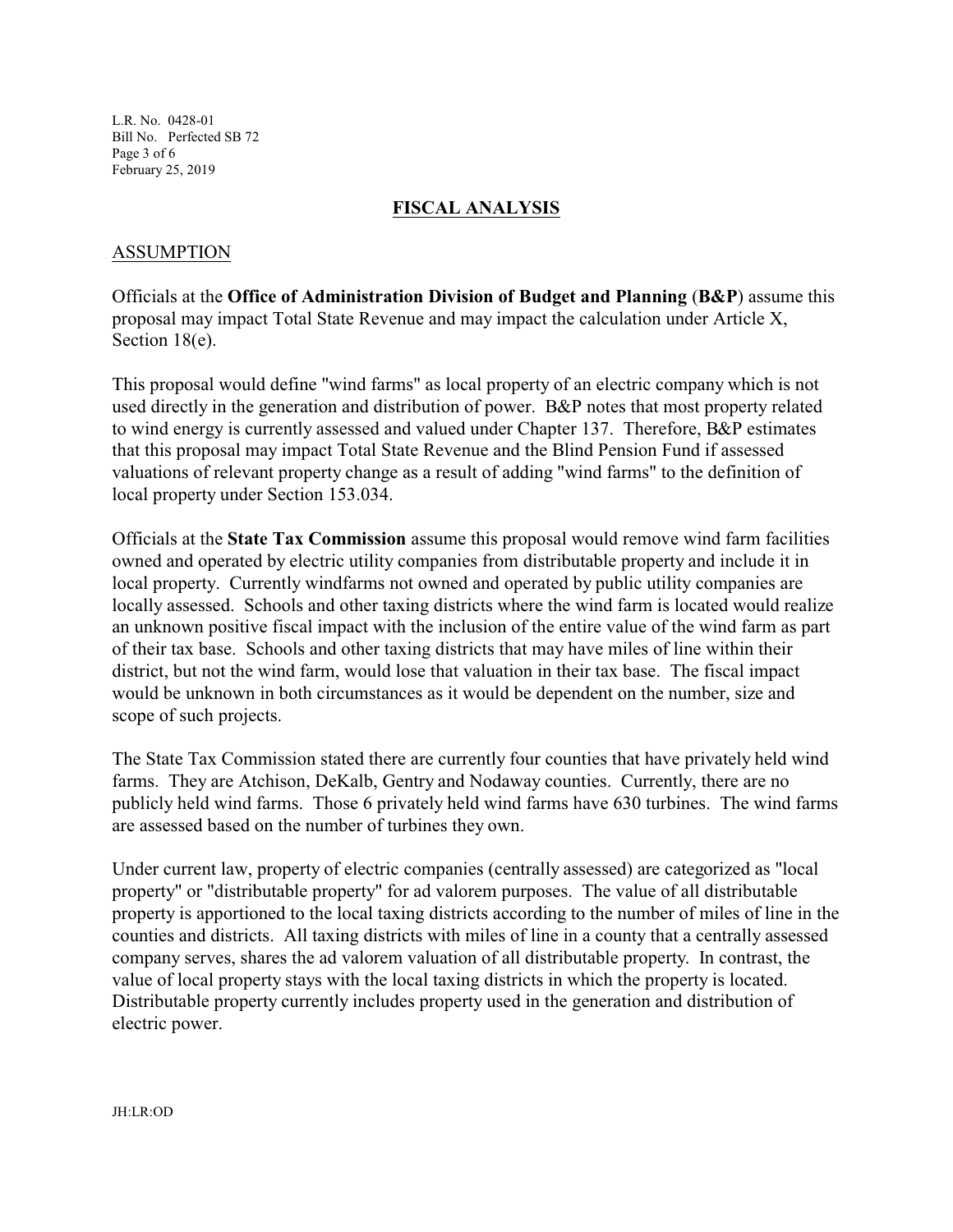L.R. No. 0428-01 Bill No. Perfected SB 72 Page 4 of 6 February 25, 2019

## ASSUMPTION (continued)

Officials at the **Department of Revenue** and the **Office of the State Auditor** each assume there is no fiscal impact from this proposal.

**Oversight** notes that the Department of Revenue and the Office of the State Auditor have stated the proposal would not have a direct fiscal impact on their organization. Oversight does not have any information to the contrary. Therefore, Oversight will reflect a zero impact on the fiscal note for them.

Officials at the **Fairfax R-III School District** assume this would increase revenue by \$638,875 annually. The district is a rural district in Northwest MO that has experienced financial difficulties for the past decade. While our supportive community recently passed a significant tax levy increase, that additional revenue will not cover all of the Board Priorities regarding facilities and fiscal expenditures. In our district, the revenue gleaned from local tax payments of future windfarms will ensure the financial, physical, and educational success and solidity of our district. Without it we will continue to heavily prioritize allowing through necessity, many initiatives which would be good for our students and community, to be placed on a semi-permanent delay. This revenue represents the financial and educational health of our district.

Officials at the **Tarkio R-I School District** assume this would impact the district by \$36,133 annually from the Brickyard Hill wind project. The Outlaw Wind Project is expected to begin construction in 2019, and the projected financial impact of this project is estimated at \$720,000 per year for the district.

Officials at **Atchison County** assume revenue from wind energy has had a huge economic impact on the County. This proposal is estimated to increase revenue by \$1,600,000 annually. Currently all the wind farms in the county are developer-owned. When the ownership moves from a developer to a public owned utility the turbines become state assessed which removes over 90% of the revenue from the County.

Officials at the **Rock Port R-II School District** assume this would increase revenue by \$416,583 annually.

**Oversight** notes that under current law should a public utility purchase or construct a wind farm that wind farm would be centrally assessed. However, this proposal would allow a publicly owned utility to purchase or construct a wind farm that would be treated like the privately owned wind farms and be locally assessed. A locally assessed wind farm keeps the property tax in the city, county and school district of the wind farm. A centrally assessed wind farm would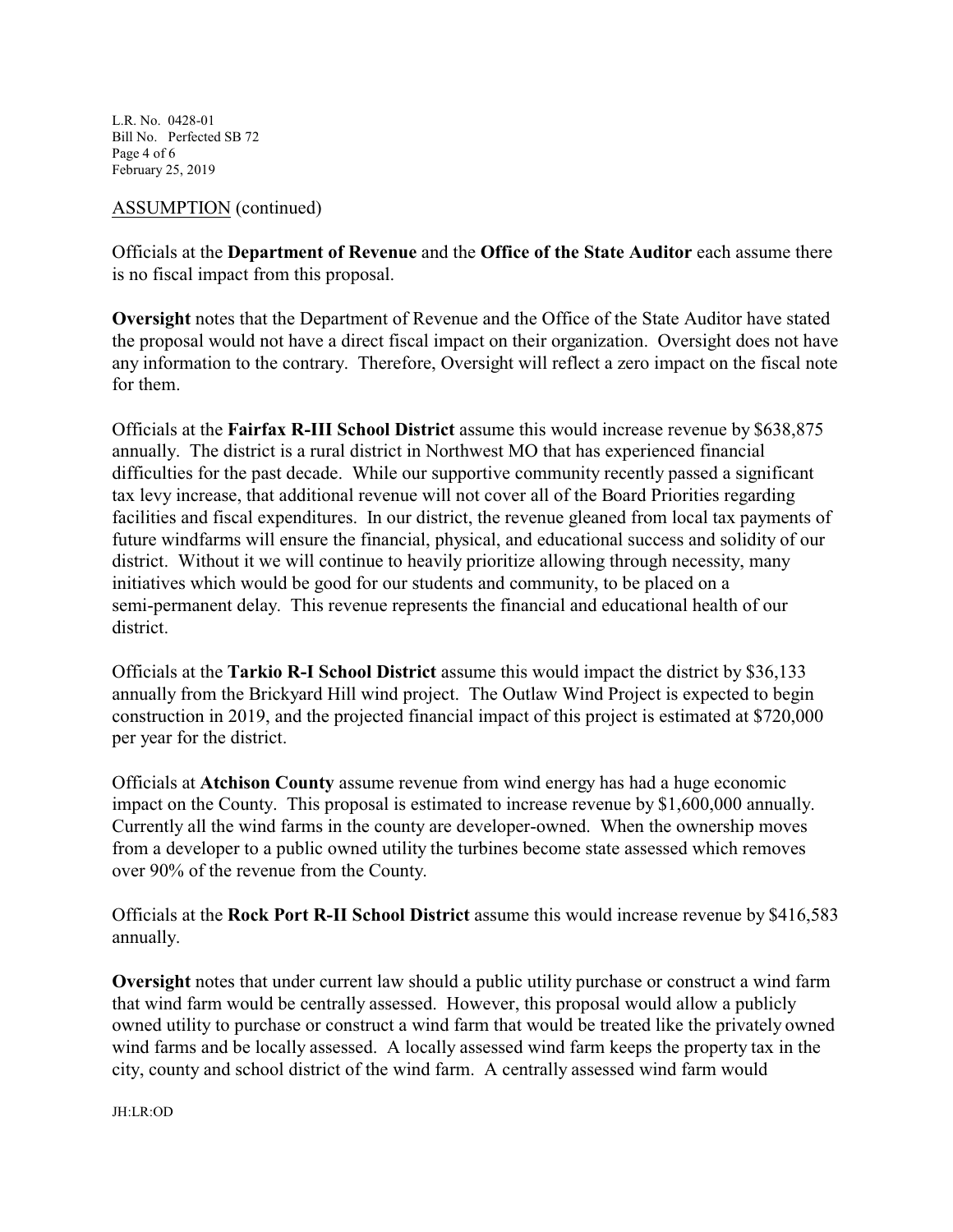L.R. No. 0428-01 Bill No. Perfected SB 72 Page 5 of 6 February 25, 2019

## ASSUMPTION (continued)

distribute property tax to additional cities, counties and school districts in the area of the state the wind farm is located and lines reached. Oversight will show that the locally assessed political subdivisions will gain revenue while the centrally assessed political subdivisions will lose revenue.

**Oversight** notes this proposal is changing the assessment of wind farms that may or may not be constructed or purchased in the future. Therefore, Oversight will show the impact as \$0 (none built or purchased) to Could Exceed \$100,000 in property tax revenue retained or shared; however, Oversight will assume the net fiscal impact across all Missouri political subdivisions will net to zero.

**Oversight** only reflects the responses that we have received from state agencies and political subdivisions; however, other county assessors were requested to respond to this proposed legislation but did not. For a general listing of political subdivisions included in our database, please refer to [www.legislativeoversight.mo.gov.](http://www.legislativeoversight.mo.gov.)

| FISCAL IMPACT - State Government                                                                        | FY 2020<br>$(10 \text{ Mo.})$        | FY 2021                              | FY 2022                              |
|---------------------------------------------------------------------------------------------------------|--------------------------------------|--------------------------------------|--------------------------------------|
|                                                                                                         | $\underline{\underline{\$0}}$        | <u>\$0</u>                           | $\underline{\underline{\$0}}$        |
| FISCAL IMPACT - Local Government<br><b>LOCAL POLITICAL SUBDIVISIONS</b>                                 | FY 2020<br>$(10 \text{ Mo.})$        | FY 2021                              | FY 2022                              |
| Revenue - Locally Assessed Political<br>Subdivisions from change to wind farm<br>assessments $§153.034$ | \$0 or Could<br>exceed<br>\$100,000  | \$0 or Could<br>exceed<br>\$100,000  | \$0 or Could<br>exceed<br>\$100,000  |
| Loss - Centrally Assessed Political<br>Subdivisions from change to wind farm<br>assessments $§153.034$  | \$0 or (Could<br>exceed<br>\$100,000 | \$0 or (Could<br>exceed<br>\$100,000 | \$0 or (Could<br>exceed<br>\$100,000 |
| <b>ESTIMATED NET EFFECT ON</b><br><b>LOCAL POLITICAL SUBDIVISION</b>                                    | <u>\$0</u>                           | <u>\$0</u>                           | <u>\$0</u>                           |